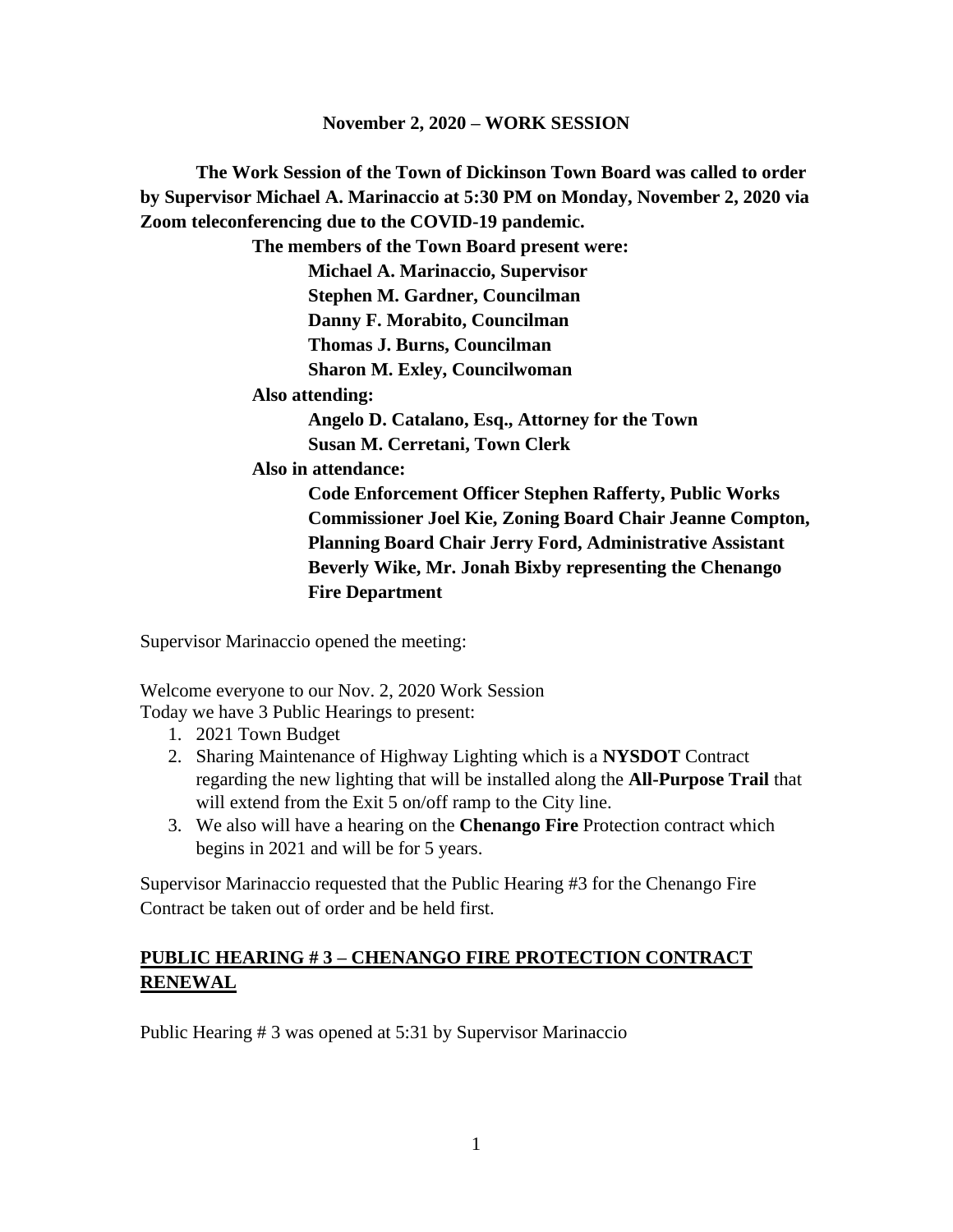Mr. Jonah Bixby, a 20-year member of the fire-fighting community, joined the meeting as a representative of the **Chenango Fire Company**. Mr. Bixby addressed the Board regarding the contract renewal, noting that the proposed 2021 contract rates will remain the same for the first year and increase \$750 each year thereafter to a \$50,000 total at the end of the 5-year contract. The **Chenango Fire Company** is proposing to spread out the increase over the next five years to help alleviate the economical financial stress on the local municipalities due to the pandemic.

The Fire Company will be replacing 3 of the fire apparatuses with 2 trucks.

One will be a multipurpose truck. Mr. Bixby provided detail regarding the pumper trucks and the squads in their inventory. The **Chenango Fire Department** has a total of 55 members - 25 currently active.

Public Hearing #3 was opened to questions.

Mr. Bixby gave Councilman Burns the specifics on the truck replacements. Councilman Morabito asked if the Fire Company has incurred increased expenditures due to the coronavirus. Mr. Bixby stated that they have received N95 masks, aprons, goggles, and hand sanitizer from the State at no cost.

Mr. Bixby stated that they experienced a lower call volume at the beginning of the pandemic but are now back to normal volume.

Supervisor Marinaccio explained that the Board will vote on the contract at next weeks' meeting. The contract will then be signed and returned to the Chenango Fire Department.

Mr. Bixby thanked the Board for the opportunity. Supervisor Marinaccio replied in kind.

Public Hearing # 3 was closed at 5:37 pm by Supervisor Marinaccio

Supervisor Marinaccio stated that on Saturday, October 24, the Town of Chenango had a large water main break. He was contacted by Town of Chenango Supervisor Joann Klenovic within minutes of the break. The water supply from Chenango was turned off. There was no effect on our residents since we have Binghamton as a backup and our large water tank had plenty of water to cover the campus, Chenango Shores and Sunrise Terrace. The large leak was found and located in the Northgate Plaza vicinity.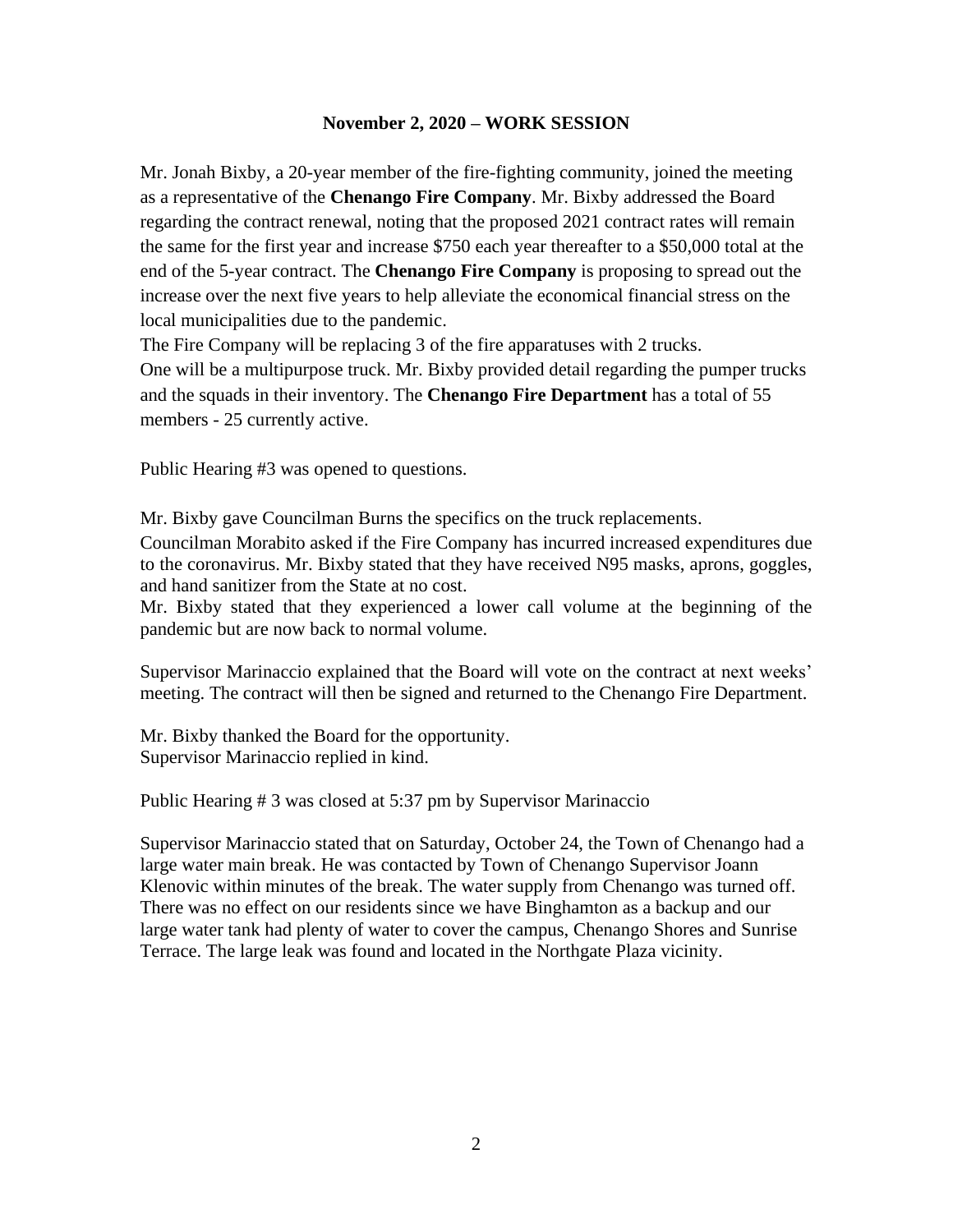Public Hearing #1 was opened at 5:39 PM by Supervisor Marinaccio.

## **PUBLIC HEARING #1 – 2021 BUDGET**

Supervisor Marinaccio highlighted some key items in the 2021 Budget:

This was a difficult budget to put together, but our staff and elected officials worked as a team to come up with what I believe is a great budget in spite of the ongoing epidemic that we are currently in.

The only cut to services was the sidewalk 50/50 cost split. We hope to have it back in place next year. That was a \$30,000 line item.

There is a slight increase in property taxes, for an average home in Dickinson assessed at \$120,000, the increase totals \$12 for the year.

The Highway Department cut its budget by around \$200K which greatly assisted us in keeping the tax increase very low and under the tax cap.

Health insurance costs continue to rise at an alarming rate. We are looking at around a 4.2 percent but that may be reduced once it is finalized.

We gave a 2% salary increase to staff and officials.

Materials for our various operations continue to increase especially during the epidemic We continue to purchase much needed items for the protection of our staff and residents who come to the town hall.

Public Hearing #1 was opened to questions. None being heard.

Public Hearing # 1 was closed at 5:47pm.by Supervisor Marinaccio.

Public Hearing # 2 was opened at 5:47 by Supervisor Marinaccio

# **PUBLIC HEARING # 2 – SHARING MAINTENANCE OF HIGHWAY LIGHTING COSTS AND RESPONSIBILITIES FOR NYSDOT PROJECT**

Supervisor Marinaccio gave an overview of the **NYSDOT** Shared Lighting Contract:

This is a continuation of existing contracts that we have with the **NYSDOT** regarding lighting. There is no cost to the town in the installation of the new lighting systems but once in place, we are responsible for the maintenance of them as with all lighting on state roads and highways including the cost of electrification.

Public Hearing # 2 was opened to questions. None being heard, Public Hearing # 2 was closed at 5:49 pm by Supervisor Marinaccio.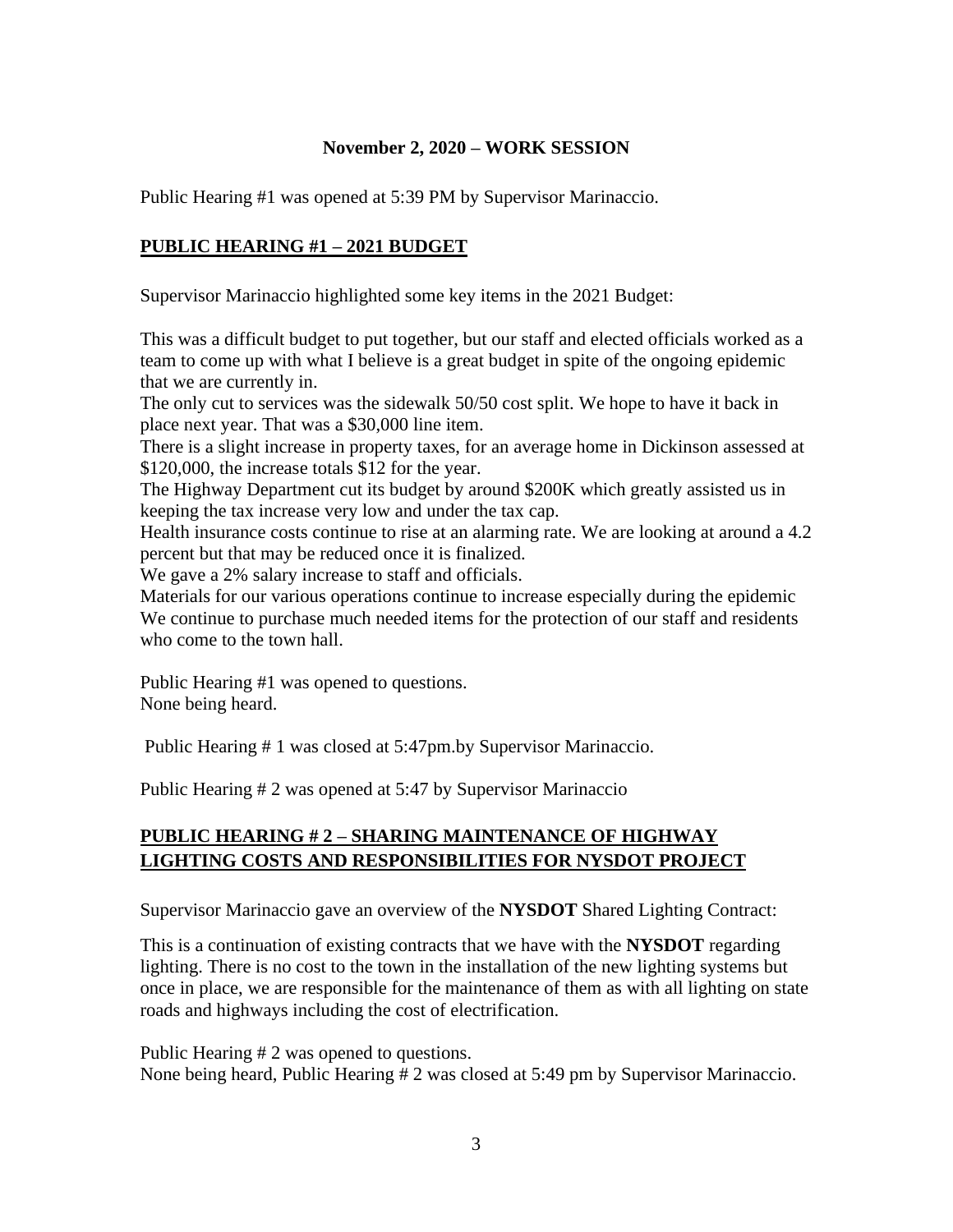#### REMINDER:

Our next board meeting is next Monday, November 9<sup>th</sup> at 6 PM. Our Town Hall will be closed on Veterans Day, November 11 and on November 26 & 27 for the Thanksgiving Holiday.

## **ATTORNEY**

## **2021 BUDGET**

Attorney Catalano stated that we will have a resolution next week to adopt the 2021 Budget. Mr. Catalano remarked that the board is taking a good, conservative approach considering the unknown budget cuts from the State.

# **SHARING MAINTENANCE OF HIGHWAY LIGHTING CONTRACT WITH NYSDOT**

Attorney Catalano stated that we will have a resolution next week to accept the sharing maintenance of highway lighting contract with **NYSDOT**. Mr. Catalano stated that the contract is a basic, standard contract that we cannot makes changes to and that is ok. It is called a contract of adhesion.

There is no cost to the Town for the lighting installation however we will be responsible for the maintenance of the lights.

## **CHENANGO FIRE PROTECTION CONTRACT RENEWAL**

Attorney Catalano stated that we will have a resolution next week to accept the Chenango Fire Protection 5-year Contract Renewal.

Mr. Catalano remarked that fire departments across the state are receiving a lot of funding due to the coronavirus.

## **PUBLIC WORKS**

- Public Works Commissioner Kie stated that next week is the last week for yard waste pickup.
- The Highway Department crew will continue leaf pickup. The crew came in on Saturday to pick up leaves.
- The Airport Road LED high mast lights are being installed.